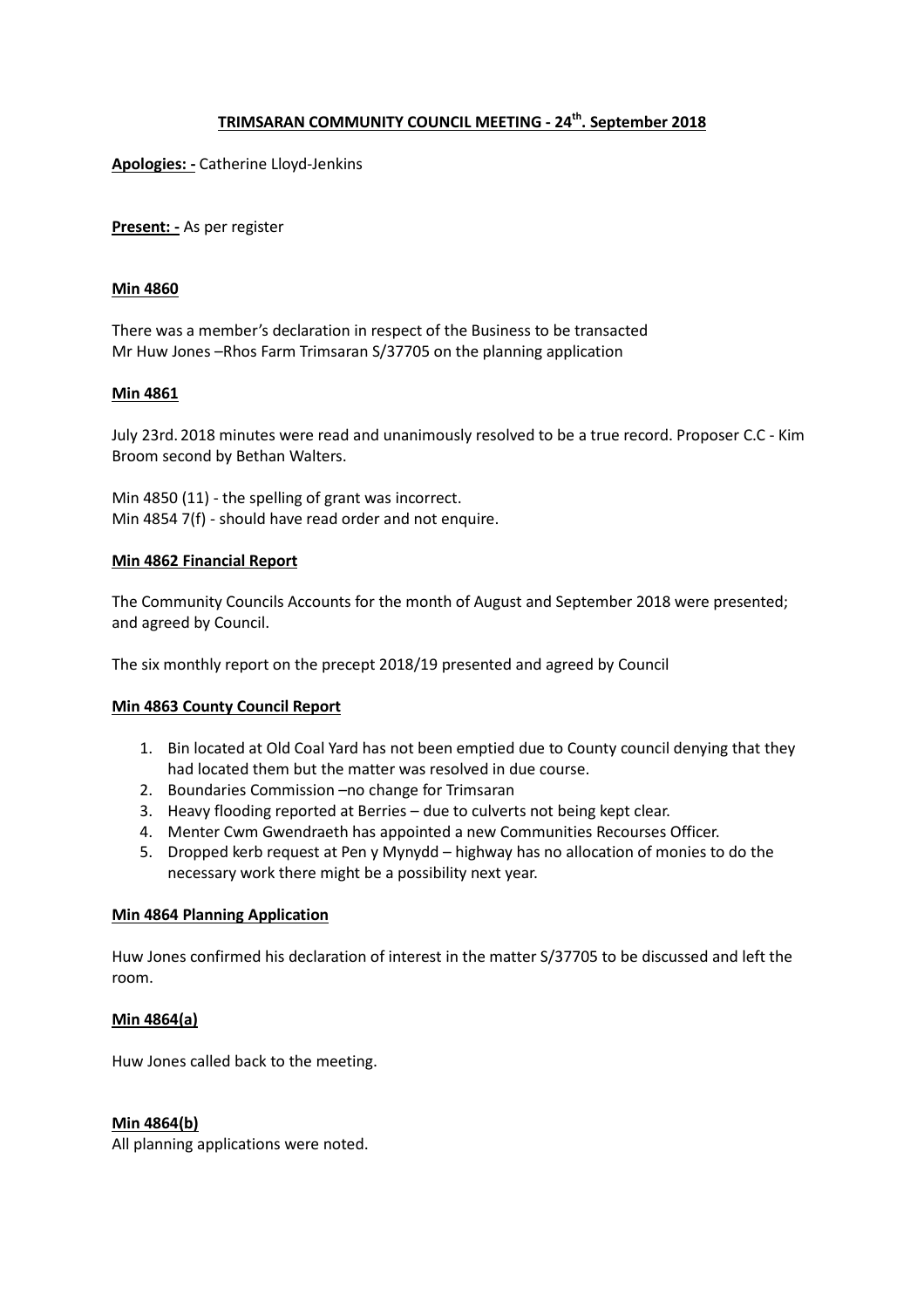## **Min 4865**

Thank you letter read out from Llys y Godian for the donation given.

## **Min 4866**

Kim Broom and Hugh Harries had recently visited Mark Galbraith – Llanelli Rural council and during their time in discussion discovered that L.R.C had a community fund which equated roughly to 3% of the budget people who met the criteria would make an application in September a decision would be made in October and applicants would be informed in November. Kim Broom announced that she would like to develop the idea and would like volunteers to set up a group of three/four people to set up the fund.

## **Min 4867**

The proposal, after some discussion drew interest from Naomi Wilmot, Kim Broom, Ioan Jones and Maureen Isaac. The people who came forward would draw up the criteria for the fund and how it would be taken forward.

#### **Min 4868**

 Next Year project - It was proposed and seconded that the community council should concentrate on making the park a priority.

#### **Min 4869**

Toddler play area – had been completed and was now completely open.

#### **Min 4870**

Kim Broom and Maureen Isaac proposed setting up a uniform swap /exchange project to be located at the Leisure centre. It would also require the involvement of local schools ,who have expressed an initial interest in the project.

#### **Min 4871**

Remembrance Sunday - W.W.1 is celebrating a hundred years it was proposed to hold an event at the Leisure Centre. After some discussion it was agreed to hold the event on the  $9<sup>th</sup>$ .November. It was also agreed that the council would ask Mrs McIntosh (leisure centre manager) to coordinate the event.

#### **Min 4872**

Donation request from St John's was noted.

#### **Min 4873**

Bethan Walters and Alma Davies apologies for not declaring earlier an interest in the matter to be discussed regarding a donation request from Urdd Gobaith Cymru. (They are committee members.)